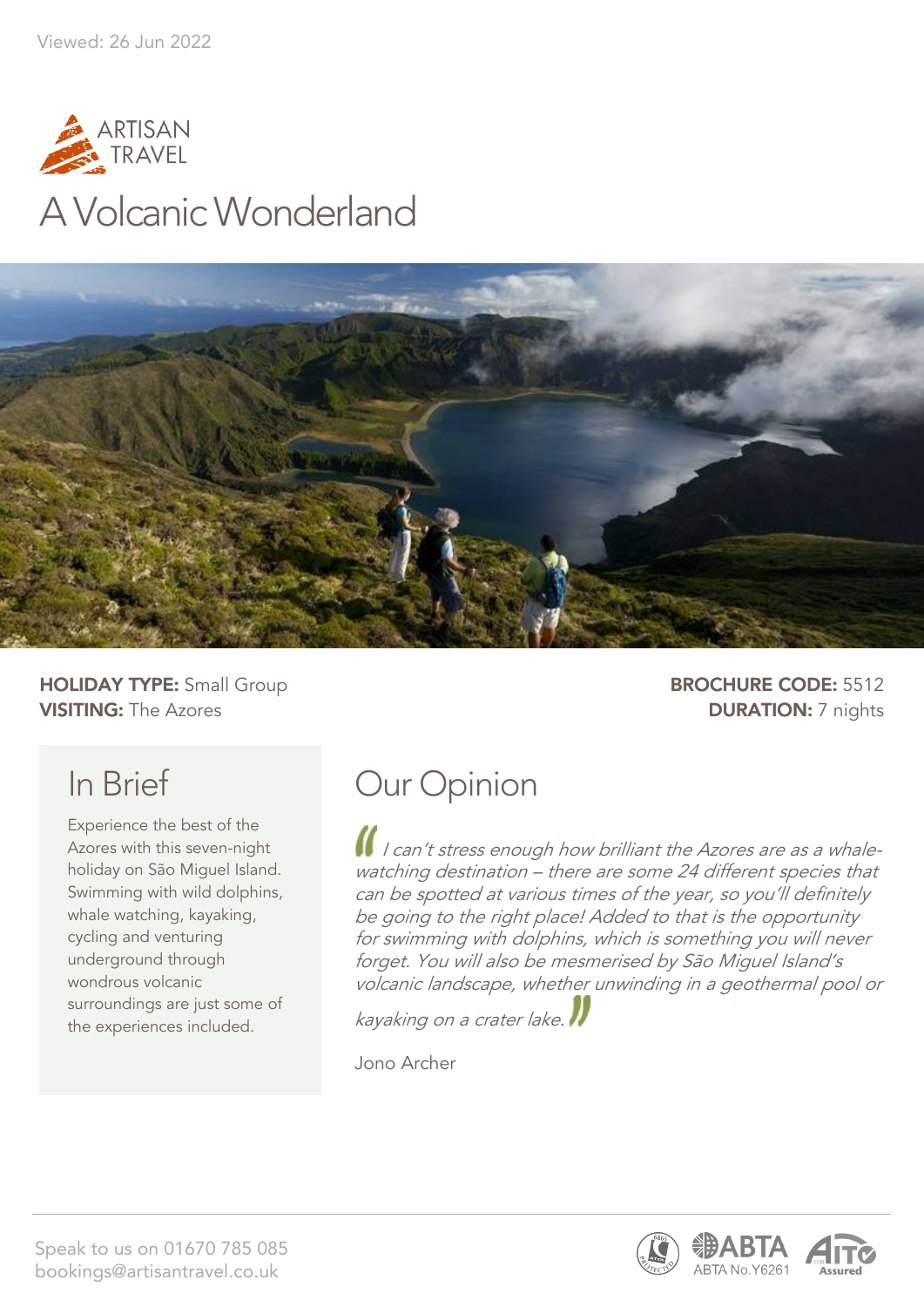

# What's included?

- **Transfers:** all transfers included
- Accommodation: 7 nights in Hotel São Miguel Park with the option to upgrade to the Marina Atlantico or the Azor Hotel. All the hotels are located in the coastal town of Ponta Delgada
- Meals: 7 breakfasts, 3 lunches
- The following activities are included in the holiday: Sete Cidades Adventure Tour, whale watching, Vila Franca do Campo visit\*, thematic tour of Furnas, swimming with dolphins and jeep tour to Fogo (the order of activities is subject to change)
- Fully qualified guides and instructors during activities
- Equipment, training, and supervision for all activities with expert local guides
- If you are travelling outside 15th June to 15th September you will visit the Oficina Museu instead

# Trip Overview

Ocean wildlife, volcanic culture, and outdoor activities: this seven-night Azores holiday to the island of São Miguel puts an exotic twist on your typical European getaway.

Marine animals inspire awe in just about everyone, and seeing them in their natural habitat is one experience that is sure to feature on your bucket list. Our itinerary allows you to tick it off three times – you will watch for whales from a tour boat, be taken to swim with dolphins in the Atlantic, and snorkel close to a colourful variety of fish and other underwater fauna when snorkelling at the islet of Vila Franca.

The rich volcanic heritage of the Azores is something you will be able to enjoy first-hand. You will bathe in a naturally heated spring at the Terra Nostra Botanical Garden. You will also be able to taste a 'Cozido das Furnas' stew – an Azorean piece of geothermal gastronomy that puts a twist on the traditional Portuguese 'cozido' by cooking it with natural steam.

The extraordinary island environments are perfect settings for activities. You will kayak on the crater lakes of the Sete Cidades Lagoon and cycle in the surrounding area. Slower-paced activities include walking through part of Sao Miguel's longest lava tunnel and relaxing in the warm Caldeira Velha

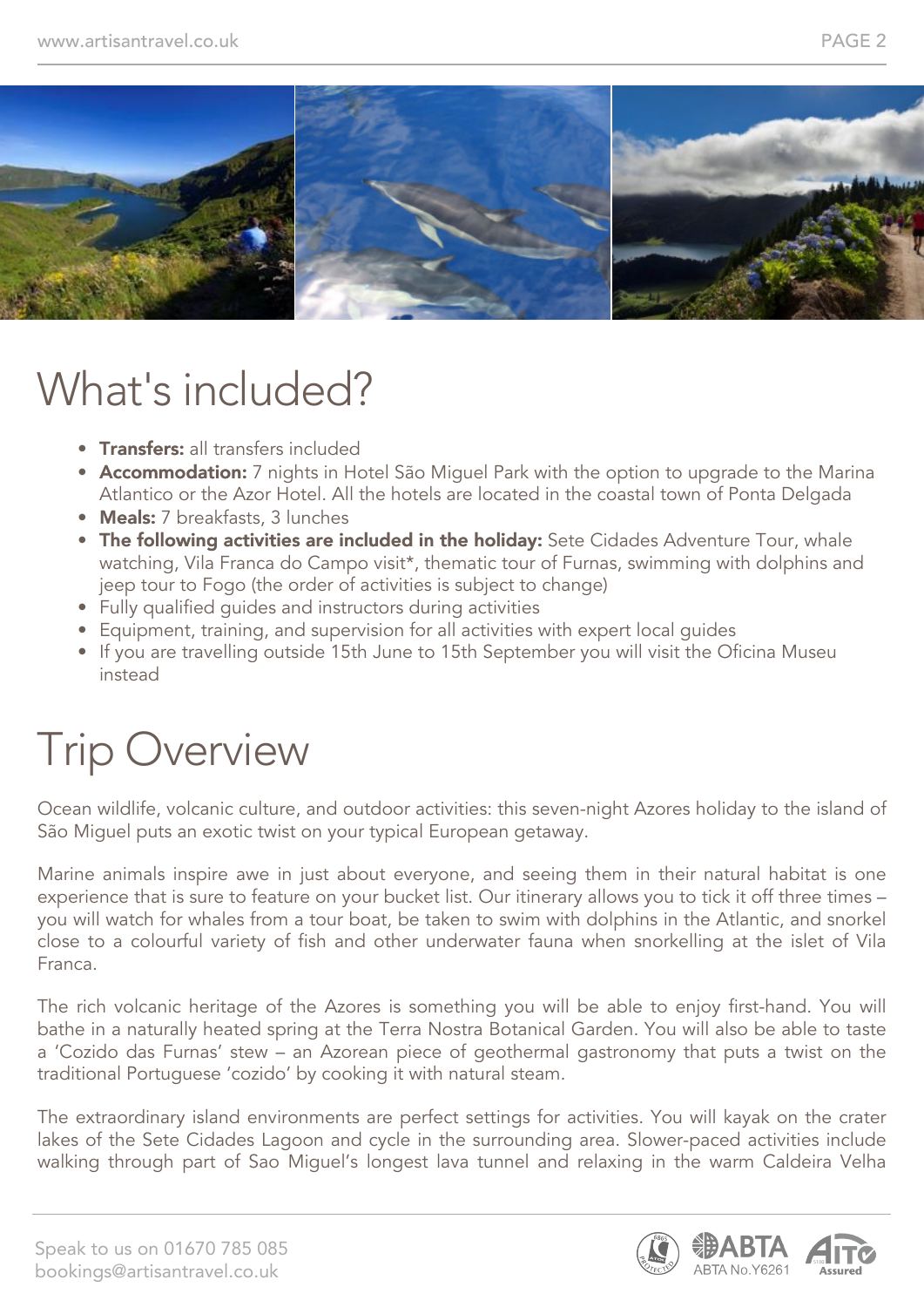waterfall.

You will stay in the modern São Miguel Park Hotel or, if you have upgraded, in the Marina Atlântico or the Azor Hotel. All the hotels are located in the coastal town of Ponta Delgada.

Image credits: Futurismo Azores Adventures



Please note the order of activities is subject to change



Reaching João Paulo II Airport, you will be collected and transferred to your hotel. Check in, unpack and relax – your Azorean adventure is about to begin.

### Included Meals: None



A filling breakfast will have you all set for the Sete Cidades Adventure Tour. This day-long excursion takes you to 'Lagoa das Sete Cidades' on the west side of São Miguel Island. The 'Lagoon of Seven Cities' consists of two blueish-green crater lakes ringed by trees.

On the way, you will stop at various viewpoints to enjoy this beautiful landscape. One of the stops will be at the Vista do Rei, probably the most famous viewpoint of Sao Miguel Island from where you can enjoy the views of the two lakes and the surrounding landscape.

When you reach the lakes, you can cycle over a largely flat ten-kilometre trail, of which ten minutes will be spent moving uphill or you can kayak over the sparkling lake.

A picnic lunch is included today.

Back at the hotel, you can relax before heading out and sampling the local cuisine (not included).

### Included Meals: Breakfast, Lunch

**DAY** 3

WHALE WATCHING AND VILA FRANCA DO CAMPO OR OFICINA MUSEU AND PINEAPPLE FARM VISIT

Breakfast is followed by a morning whale-watching tour. You will usually enjoy the whale watching

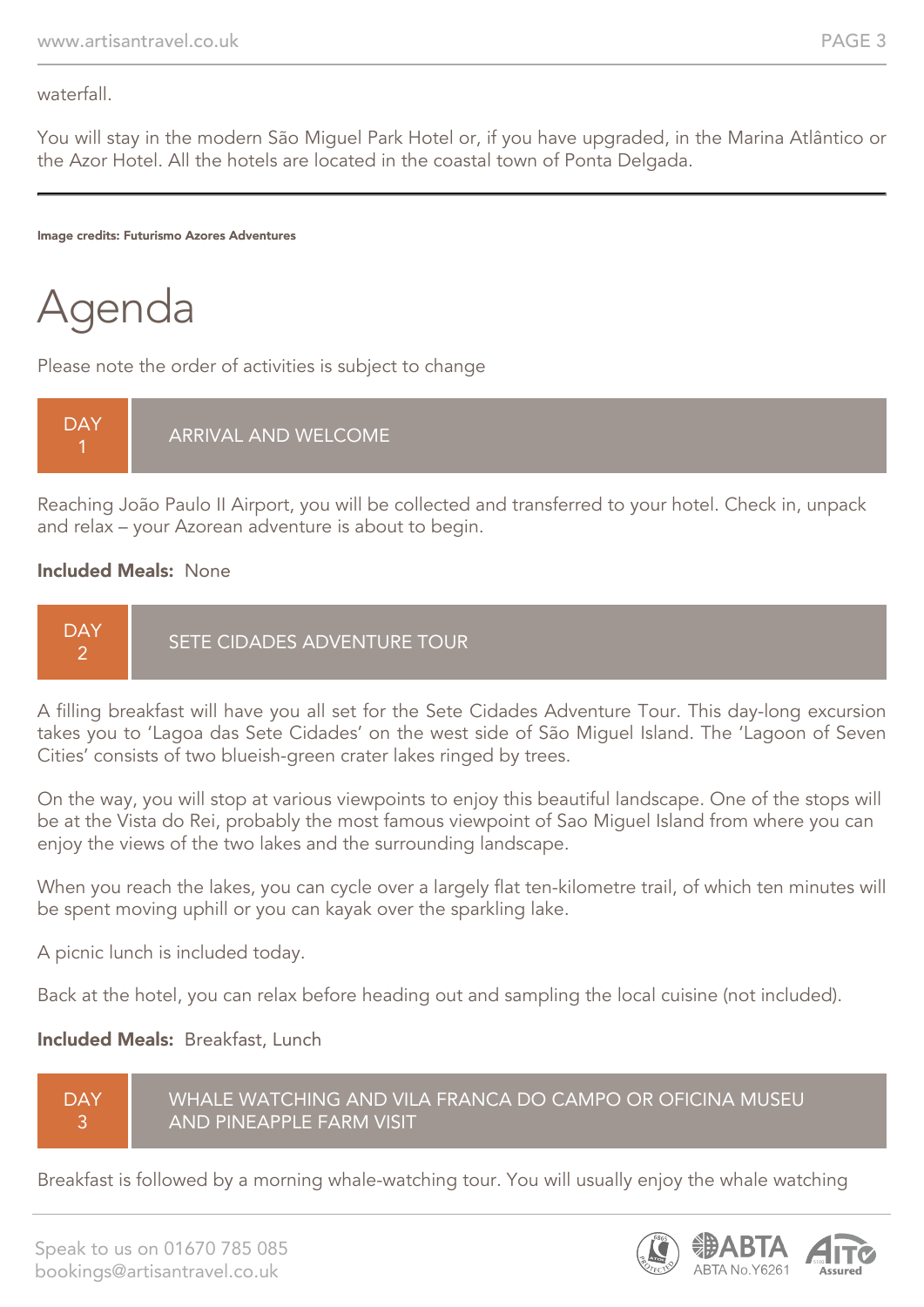from a catamaran, however, some trips will be in a RIB boat. If you have a preference, please inform us in advance (restrictions may apply for pregnant women and people with lower back problems).

It is no understatement to say that the Azores are one of the best places in the world for this activity – so much so that everyone from the National Geographic to the BBC has paid visits.

You will receive an in-depth briefing on safety measures and responsible observation prior to heading out on the tour; life vests and waterproofs will be provided (except on the catamaran). Depending on luck, there will be a range of cetaceans that you might see. July and August are good months for spotting beaked and Atlantic whales, as well as striped dolphins. Sperm whales are also known to make an appearance at this time while bottlenose and common dolphins can be seen all year round.

If you are travelling between 15th June to 15th September, lunch will be had in Vila Franca do Campo, a pleasant southern town. A refitted fishing boat will then transport you to the splendid islet of Vila Franca, which is a circle of green around a crater lagoon that is open to the sea. Receiving snorkelling equipment, you will go in to look at life under the water. Species found here include small red scorpionfish, rainbow wrasses, and Guinea-fowl puffers.

If you are travelling outside 15th June to 15th September, lunch will be had in the Ponta Delgada Marina. You will then be driven to Capelas for a trip to Oficina Museu, where you will learn about Azores life in the mid-twentieth century, observing how island culture and lifestyles developed over time. There will also be the opportunity to watch local craftsmen making typical pieces of art. Rounding off your day is another cultural experience: a visit to some of São Miguel's pineapple farms. The favourite fruit of the Azores takes two years to reach your plate – a delicious product that is well worth the wait.

### Included Meals: Breakfast, Lunch



Learn about the volcanic heritage of the Azores with today's thematic tour to Furnas. After breakfast, your first stop of the day will be a highlight for tea-lovers. You will be taken to the Gorreana Tea Estates, one of Europe's oldest remaining tea plantations. In addition to seeing the growing areas, you will have an opportunity to try some of the produce.

You will then head to the Caldeiras das Furnas, where you will see the famous fumaroles and mineral springs. Make sure you try the water from each spring. You might notice the variety in tastes because of the different minerals present.

At lunch, you will get to try 'Cozido das Furnas', the classic Portuguese 'cozido' stew of slow-cooked meats and vegetables with an Azorean twist: preparation using natural steam from the ground.

Following that, there will be a look around the exceptional Terra Nostra Garden. This visit will finish with the chance to get into the iron-rich waters of a geothermal pool, which has a soothing temperature between 35°C to 40°C. (Please take old swimming costumes as the mineral water will stain them a light brown colour).

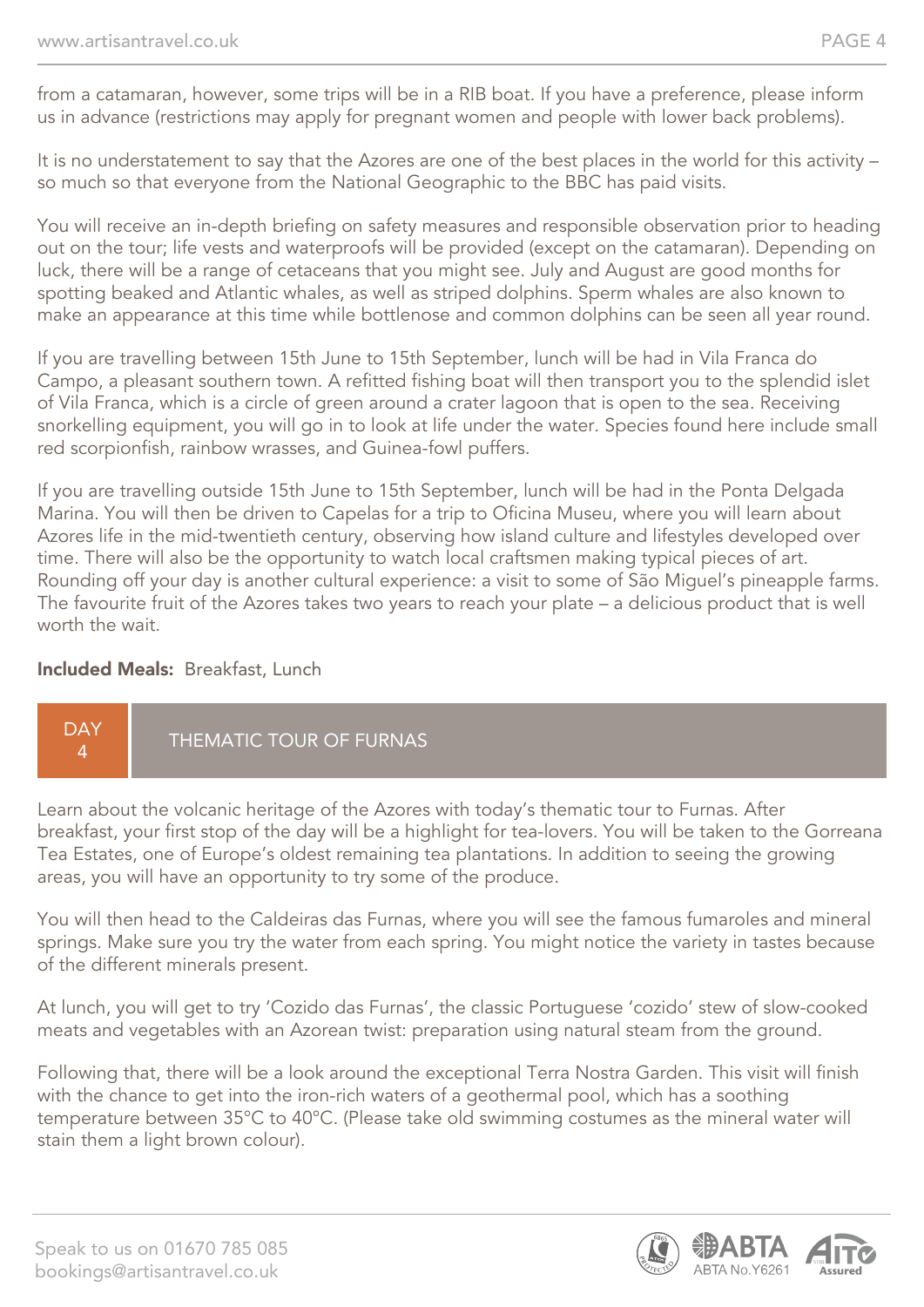### Included Meals: Breakfast, Lunch

## **DAY** 5

SWIMMING WITH DOLPHINS AND FREE AFTERNOON

Once you have had breakfast, it will be time for a true bucket list experience: swimming with dolphins. A RIB will take you out to locate a group of these highly intelligent marine mammals. Day 3 had you searching for them from a boat – now you should hopefully be able to get closer. Before entering the water, you will be given a presentation on how to use the provided snorkelling equipment and swim responsibly.

We have left the afternoon free for you to spend as you please. You could remain in the harbour area and head for lunch in one of the coastal cafés, or transfer back to your accommodation and eat in a restaurant nearby or on-site.

Please note that restrictions may apply for pregnant women and people with lower back problems.

### Included Meals: Breakfast



Today, you will enjoy amazing views of Lagoa do Fogo, the shimmering 'Lake of Fire', from a viewpoint. Lagoa do Fogo is a part of a marvellous natural reserve that stuns all with its beauty and the lake is one of the most beautiful lakes on the island. Next is a trip to the Caldeira Velha waterfall – bathe in its comforting, warm water. You will also look at the smoking fumaroles of Caldeiras.

On the way back to the hotel, you will stop at the beautiful waterfall Salto do Cabrito (please note: depending on the road and weather conditions, a short steep walk to the waterfall might be necessary).

### Included Meals: Breakfast



Following breakfast, you have a free day to see more of São Miguel, also known as "The Green Island".

You could remain in the area and explore Ponta Delgada on foot or book an excursion locally.

### Included Meals: Breakfast

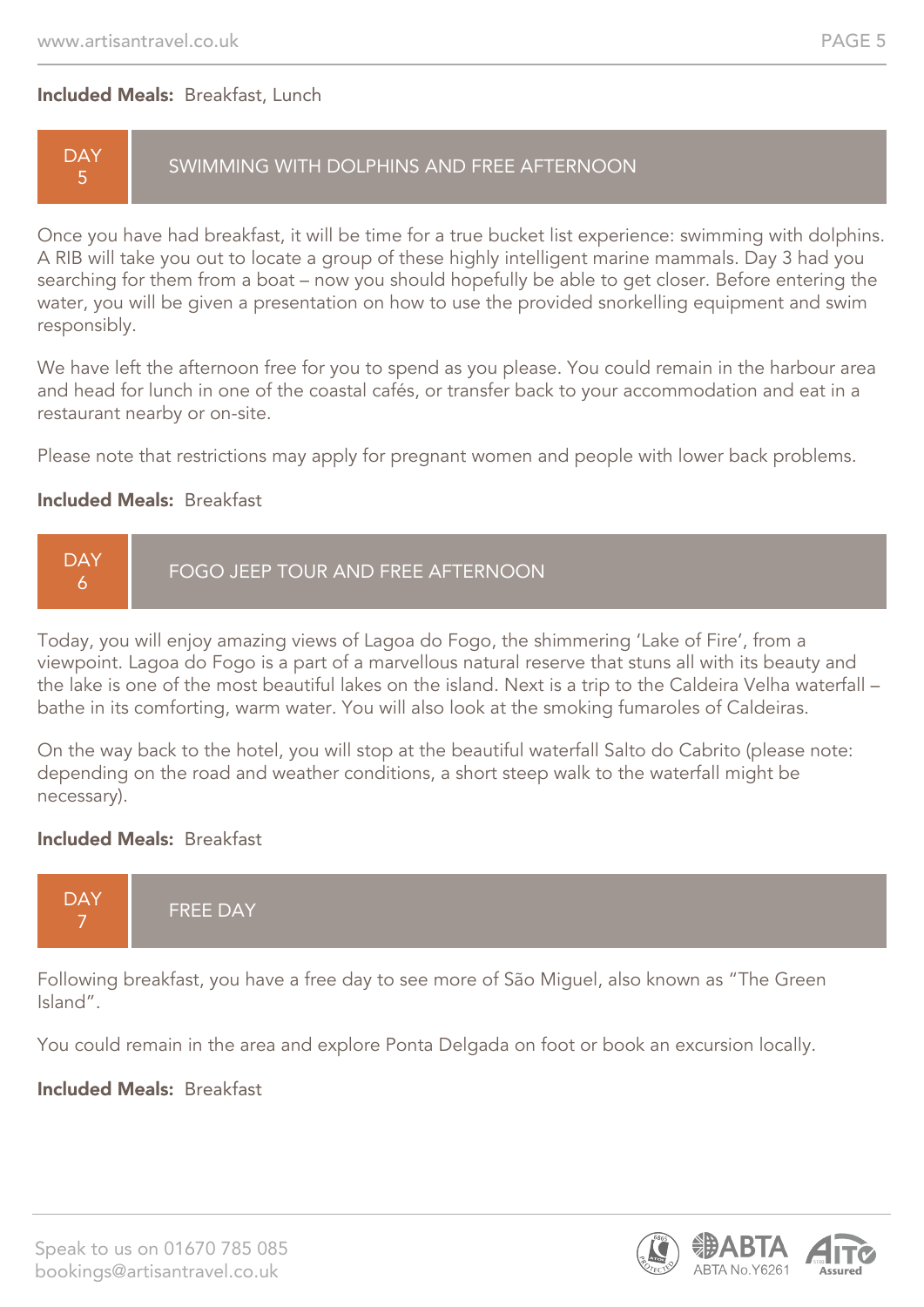

## DEPARTURE

After a final breakfast at your hotel, you will be transferred to João Paulo II Airport to catch your direct flight home.

Included Meals: Breakfast

# Included Accommodation

Other options are available - see below for details.

# Hotel São Miguel Park (Nights: 1-7)



This centrally located four-star hotel is a short distance from Ponta Delgada's beautiful Botanical Gardens and just ten minutes from the airport. Its open and spacious rooms offer fine views and a summery feel. Tuck into delectable buffets of Azorean cuisine at the on-site restaurant and take an invigorating break at the hotel's health club.

# Hotel facilities

- Switch your swimming between the hotel's indoor and outdoor pools
- Book a therapeutic massage treatment, relax in the Jacuzzi, or freshen up in the spa.
- Maintain your gains in the well-equipped Fitness Centre.
- Sample cocktails from the hotel bar and fill up on Azorean cooking at the restaurant.

# Room Type

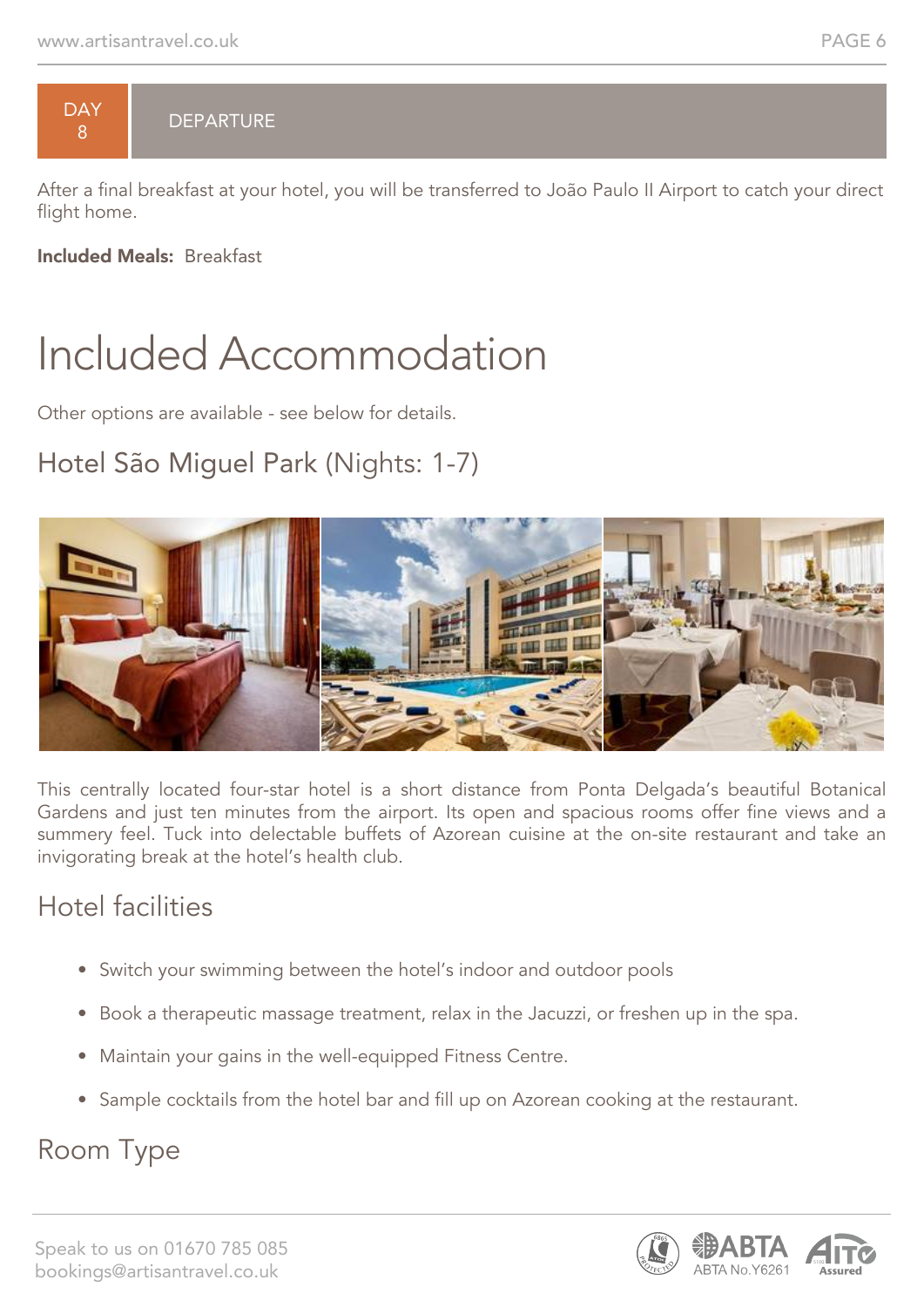**Twin/Double Room:** These have a twin or double bed. The bathroom has a shower, toilet, and hairdryer. The room also comes with cable television, internet access, and a telephone, as well as airconditioning, a safe, and a minibar.

Image credits: Futurismo Azores Adventures, Sao Miguel Park Hotel

# Other accommodation options

Contact us for a personalised quote.

# Marina Atlântico



With nautical themes and incredible views overlooking the ocean, the 4-star Marina Atlântico is a great place to enjoy the island's sea and landscapes. Your central location puts you right in the midst of Azorean culture. Sample the local food, stroll along the streets or visit one of the many museums which are all within walking distance.

# Hotel facilities

- Relax in Escuna restaurant or Palhabote bar area
- Make use of the onsite pool and gym facilities
- Enjoy free use of the hotel's bicycles to explore the volcanic landscape further

# Room type

• Double or twin rooms (some with sea views): All rooms come with a double or twin bed and have air conditioning, a telephone, cable TV, Wi-Fi, radio, minibar (extra charge), safe, hairdryer, gym and spa area

Please contact our Travel Experts for a quotation.

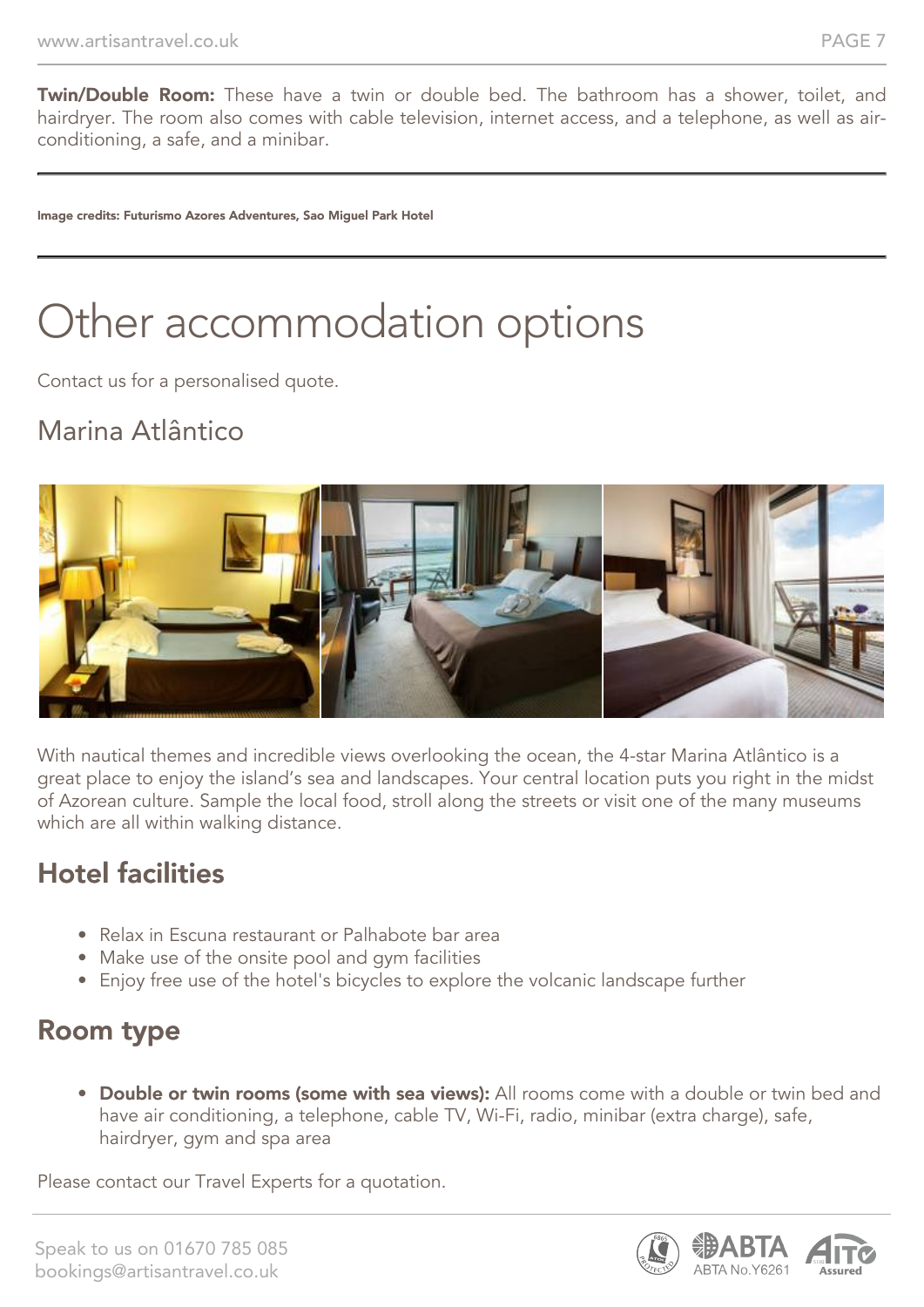Image Credit: Hotel Marina Atlântico

# The Azor Hotel



Another hotel with spectacular sea views, the Azor has a modern touch with a strong connection to the natural wonders of the island.

## Hotel facilities

- Workout in the onsite gym or try your luck in the casino
- Make the most of the incredible surrounding views in the outdoor swimming pool or rooftop bar
- Try the delicious food in the hotel's restaurant
- Sample a variety of food and drink in the hotel's market
- Enjoy free WiFi throughout the hotel

## Room type

**Twin/double rooms:** enjoy a sea view from your room with a double or twin beds, air conditioning, minibar, a flat-screen TV and a private bathroom with bath or shower and a hairdryer. An extra bed can be added for a maximum capacity of three people.

Family room: your sea view room comes equipped with two large double beds, air conditioning, minibar, a flat-screen TV and a private bathroom with bath or shower and a hairdryer. Maximum capacity is four people.

Please contact our Travel Experts for a quotation.

Image credits: Azor Hotel